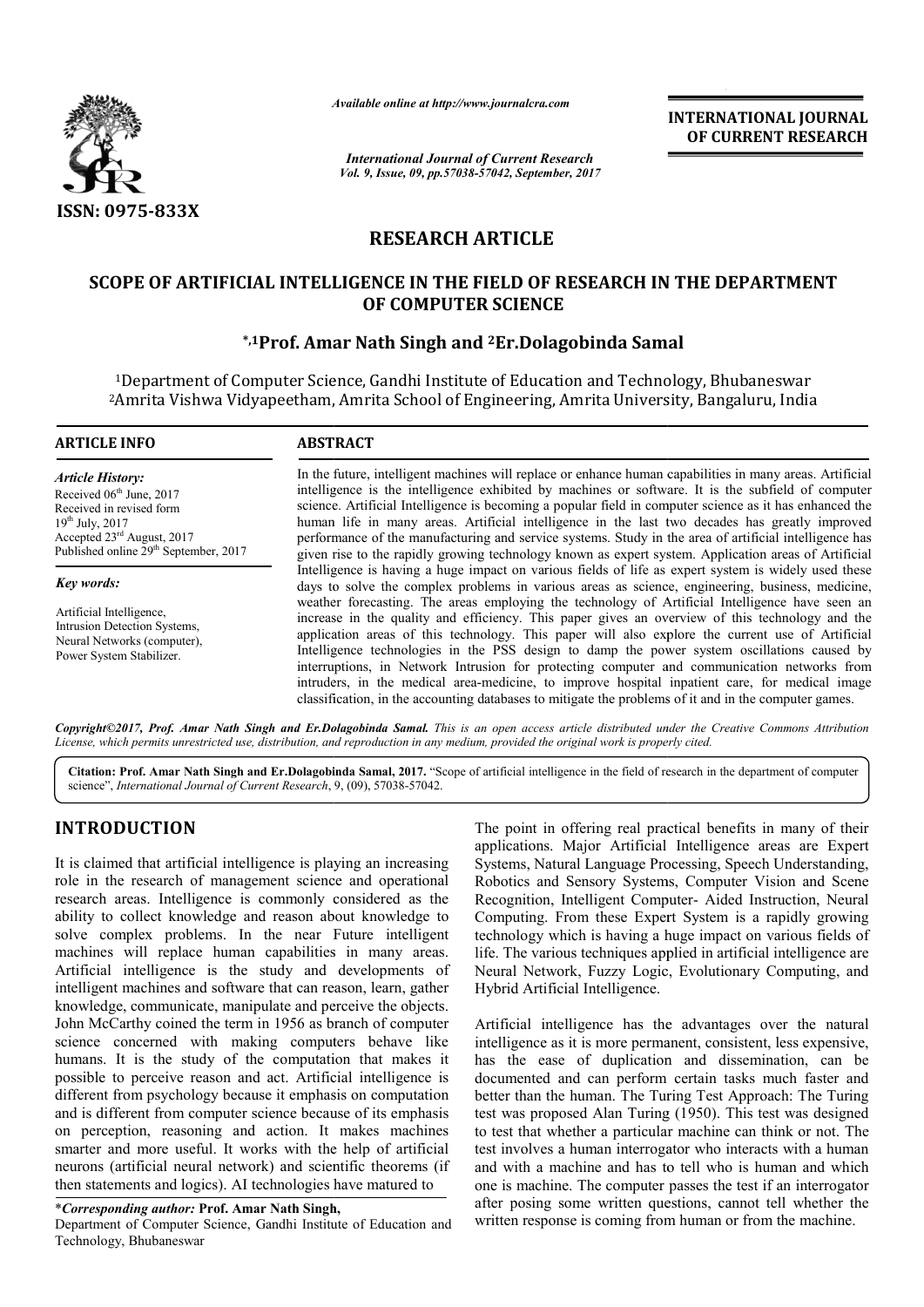

**Fig 1. Papers published on different Artificial Intelligence Techniques used (Mahdiyeh EslamiI** *et al***., 2001)**

#### **Areas of artificial intelligence**

*A. Language understanding:* The ability to "understand" and respond to the natural language. To translate from spoken language to a written form and to translate from one natural language to another natural language.

- 1.1 Speech Understanding
- 1.2 Semantic Information Processing (Computational Linguistics)
- 1.3 Question Answering
- 1.4 Information Retrieval
- 1.5 Language Translation

*B.* **Learning and adaptive systems:** The ability to adapt behavior baged on previous experience, and to develop general rules concerning the world based on such experience.

- 2.1 Cybernetics
- 2.2 Concept Formation

*C.* **Problem solving:** Ability to formulate a problem in a suitable representation, to plan for its solution and to know when new information is needed and how to obtain it.

3.1 Inference (Resolution-Based Theorem Proving, Plausible Inference and Inductive Inference)

- 3.2 Interactive Problem Solving
- 3.3 Automatic Program Writing
- 3.4 Heuristic Search

*D.* Perception (visual): The ability to analyze a sensed scene by relating it to an internal model which represents the perceiving organism's "knowledge of the world." The result of this analysis is a structured set of relationships between entities in the scene.

- 4.1 Pattern Recognition
- 4.2 Scene Analysis

*E.* **Modeling:** The ability to develop an internal representation and set of transformation rules which can be used to predict the behavior and relationship between some set of real-world objects or entities.

- 5.1 The Representation Problem for Problem Solving Systems
- 5.2 Modeling Natural Systems (Economic, Sociological, Ecological, Biological etc.)

5.3 Hobot World Modeling (Perceptual and Functional Representations)

*F.* **Robots:** A combination of most or all of the above abilities with the ability to move over terrain and manipulate objects.

- 6.1 Exploration
- 6.2 Transportation/Navigation
- *6.*3 Industrial Automation (e.g., Process Control, Assembly Tasks, Executive Tasks)
- 6.4 Security
- 6.5Other (Agriculture, Fishing, Mining, Sanitation, Construction, etc.)
- 6.6 Military
- 6.7 Household

*G.* **Games:** The ability to accept a formal set of rules for games such as Chess, Go, Kalah, Checkers, etc., and to translate these rules into a representation or structure which allows problem-solving and learning abilities to be used in reaching an adequate level of performance. 7.1 Particular Games (Chess, Go, Bridge, etc.) (Oscar Firschein *et al*., 2001)

#### **Applications of artificial intelligence**

#### *A.***Application of Artificial Intelligent Techniques in Power system stabilizers (PSSs) Design**

Since the 1960s, PSSs have been used to add damping to electromechanical oscillations. The PSS is an additional control system, which is often applied as a part of an excitation control system. The basic function of the PSS is to apply a signal to the excitation system, producing electrical torques to the rotor in phase with speed differences that damp out power oscillations. They perform within the generator"s excitation system to create a part of electrical torque, called damping torque, proportional to speed change. A CPSS can be modeled by a two stage (identical), lead-lag network which is represented by a gain K and two time constants *T1* and *T2*. This network is connected with a washout circuit of a time constant *Tw*. The signal washout block acts as a high-pass filter with the time constant *Tw* that allows the signal associated with the oscillations in rotor speed to pass unchanged. Furthermore, it does not allow the steady state changes to modify the terminal voltages. The phase compensation blocks with time constants *T1i – T4i* supply the suitable phase-lead characteristics to compensate the phase lag between the input and the output signals. The commonly used structure of the PSS is shown in Fig (Mahdiyeh EslamiI *et al*., 1991).



**Fig 2. Structure of PSS (Mahdiyeh EslamiI** *et al***., 1991)**

In the field of power system operation computer programs are executed and modified frequently according to any variations. Artificial intelligence (AI) has the ability to deal with the high non-linearity of practical Systems. The various technologies that are used in PSSs optimization problems are ANN, FL, ES etc.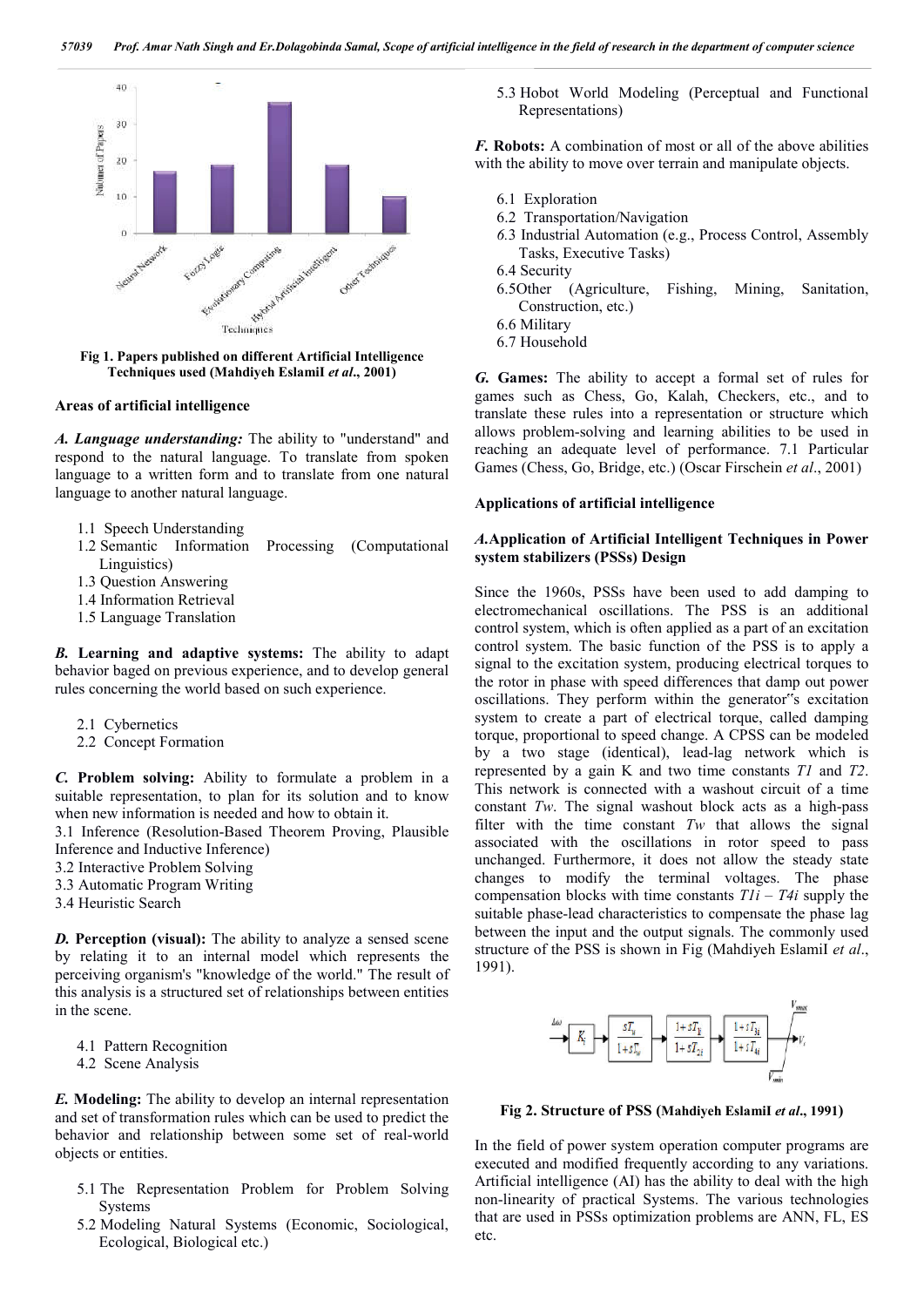**1.1) Artificial Neural Network (ANN) in PSS:** In the power systems the most applications of the artificial neural network use a multilayer feed forward network. In the neural adaptive PSS, a feed-forward neural network with a single hidden layer is proposed which includes two sub networks: adaptive neuroidentifier, in which the dynamic characteristics of the plant are tracked and adaptive neuro controller to damp the low frequency oscillations. Radial basis function network (RBFN) has three layers: input layers, hidden layers, and output layers. The hidden layer find centers and widths of the radial basis functions for individual pattern units and the output layer finds the weights between the pattern units and the output units using an unsupervised learning algorithm. A recurrent neural network (RNN) stabilization controller is proposed to improve the transient stability of power systems in which both the governor and AVR is used. The weight of the proposed controller is adjusted on-line. The signal output of the first RNN is added to the PSS signal output for excitation control. The signal output of the second RNN is used as a stabilizing signal for the governor system. ANNs are intelligent controllers to control nonlinear, dynamic systems through learning, which can easily accommodate the nonlinearities and time dependencies.

**1.2) Fuzzy Logic (FL) in PSS:** In 1964, Lotfi Zadeh developed FL to address inaccuracy and uncertainty which usually exist in engineering problems (10). A design process for a fuzzy logic based PSS (FLPSS) was proposed for a multimachine power system. The input signal to FLPSS is the speed deviation of the synchronous generator and its derivative. For the robustness of the FLPSS, five generator power systems were used and for designing a normalized sum-squared deviation index were used. This A novel input signal based FLPSS was applied in the multi-machine environment.

**B) Application of Artificial Intelligence Techniques in Network Intrusion Detection**Intrusion Detection Systems (IDS) uses the various Artificial Intelligence techniques for protecting computer and communication networks from intruders. Intrusion Detection System (IDS) is the process of monitoring the events occurring in network and detecting the signs of intrusion.

**2.1) Artificial Neural Network in IDS:** ANN is a mathematical model that consists of an interconnected group of artificial neurons which processes the information. In IDS ANN are used to model complex relationships between inputs and outputs or to find patterns in data. In this a neuron calculates the sum by multiplying input by weight and applies a threshold. The result is transmitted to subsequent neurons. Basically, the ANN has been generalized to: (Fatai Adesina Anifowose and Safiriyu Ibiyemi Eludiora, 2012)

yi=f(Σwikxk+μi) (1) k Where *wik* are weights attached to the inputs, *xk* are inputs to the neuron *i*,  $\mu$ *i* is a threshold,  $f(\cdot)$  is a transfer function and *yi* is the output of the neuron.

**2.2) Fuzzy Inference Systems (FIS) in IDS:** Sampada *et al* (Deepa and Aruna Devi, 2011) proposed two machine learning paradigms: Artificial Neural Networks and Fuzzy Inference System, for the design of an Intrusion Detection System. They used SNORT to perform real time traffic analysis and packet logging on IP network during the training phase of the system. They constructed a signature pattern database using Protocol Analysis and Neuro-Fuzzy learning method. They then tested

and validated the models using the 1998 DARPA Intrusion Detection Evaluation Data and TCP dump raw data. The data set contains 24 attack types. The attacks fall into four main categories viz. Denial of Service (DOS), Remote to User (R2L), User to Root (U2R), and Probing. From the results, it was shown that the Fuzzy Inference System was faster in training, taking few seconds, than the Artificial Neural Networks which took few minutes to converge. Generally, both techniques proved to be good, but with the Fuzzy Inference System having an edge over Artificial Neural Networks with its higher classification accuracies. Their experiment also showed the importance of variable selection, as the two techniques performed worse when all the variables were used without selection of the variables. Good results were recorded when a subset (about 40%) of the variables were used (Deepa and Aruna Devi, 2011).

**c) Application of Artificial Intelligence Techniques in Medical Area:** Artificial intelligence techniques have the potential to be applied in almost every field of medical area.

## **3.1) Artificial Intelligence in Medicine**

**3.1.1) Fuzzy Expert Systems in Medicine:** Fuzzy logic is a data handling methodology that permits ambiguity and hence is particularly suited to medical applications. It captures and uses the concept of fuzziness in a computationally effective manner. The most likely area of application for this theory lies in medical diagnostics and, to a lesser extent, in the description of biological systems (Zadeh, 1965). Fuzzy expert systems use the structure of a series of if – then" rules for modeling.

**3.1.2) Evolutionary Computation in Medicine:** Evolutionary computation is the general term for several computational techniques based on natural evolution process that imitates the mechanism of natural selection and survival of the fittest in solving real-world problems. The most widely used form of evolutionary computation for medical applications are "Genetic Algorithms" (Holland, 1975). "Genetic Algorithms" based on the natural biological evolution are the most widely used form of evolutionary computation for medical applications. The principles of Genetic algorithms have been used to predict outcome in critically ill patients. MRI segmentation of brain tumours to measure the efficacy of treatment strategies is also done through evolutionary computation. They have also been used in computerized analysis of mammographic micro calcification.

**3.2) Using Artificial Intelligence to Improve Hospital Inpatient Care: Clinical decision support systems (CDSS) were one of the first successful applications of AI, focusing***:*  Primarily on the diagnosis of a patient"s condition given his symptoms and demographic information (Daniel B. Neill, 2006). Mycin a rule-based expert system for identifying bacteria causing infections and recommending antibiotics to treat these infections was developed in 1970 under the work of CDSS for medical diagnosis. Pathfinder, which used Bayesian networks to help pathologists more accurately diagnose lymphnode diseases. AI has also been useful for computer-aided detection of tumors in medical images. Such approaches help in the diagnosis of various forms of cancer, and congenital heart defects.

**3.3) Artificial Intelligence Approaches for Medical Image Classification:** Artificial intelligence techniques are used for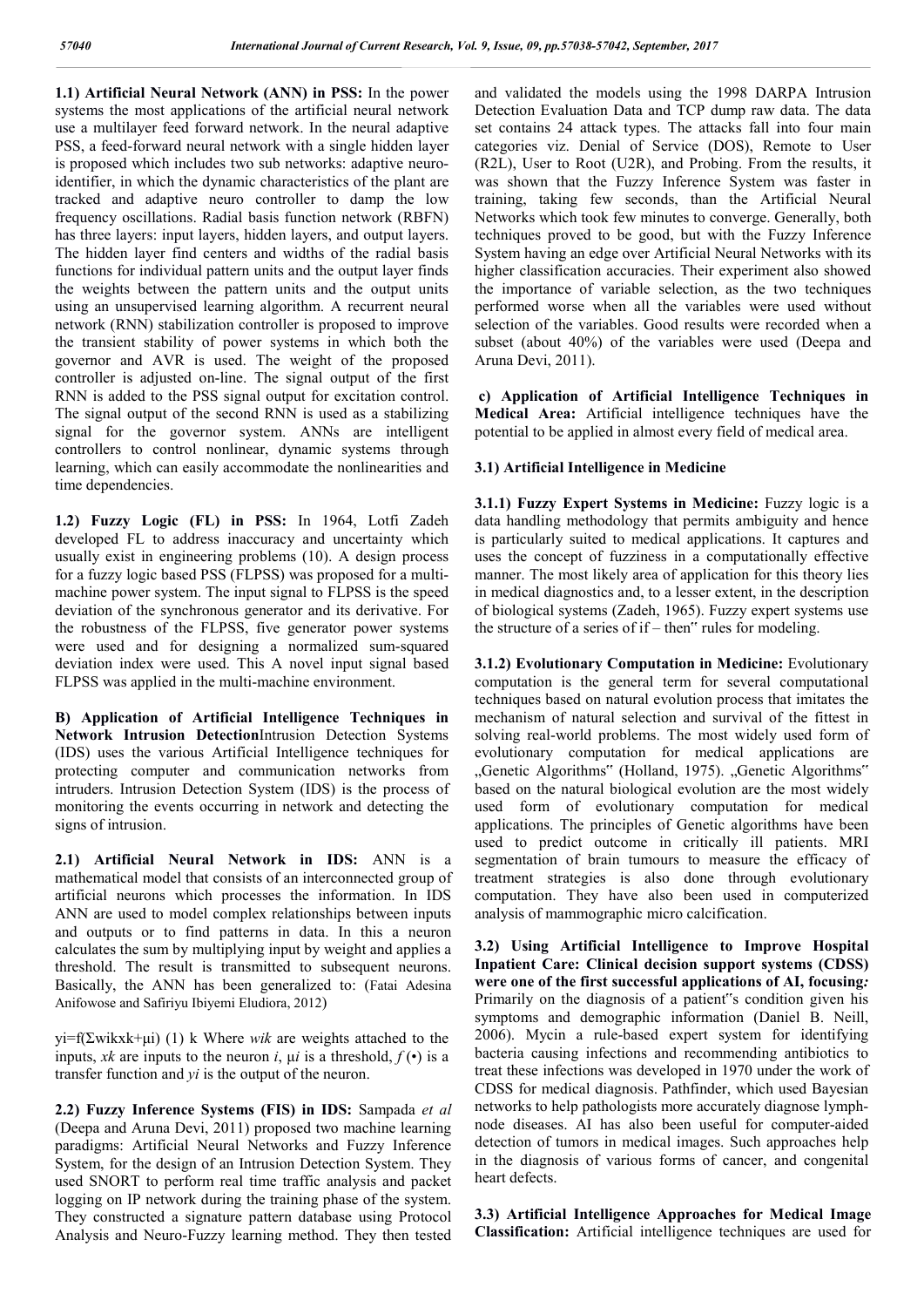diagnostic sciences in biomedical image classification. Modelbased intelligent analysis and decision-support tools are important in medical imaging for computer-assisted diagnosis and evaluation. CAD helps radiologist who uses the output from a computerized analysis of medical images as a second opinion in detecting lesions, assessing extent of disease, and improving the accuracy and consistency of radiological diagnosis to reduce the rate of false negative cases (Deepa and Aruna Devi, 2011).

**3.3.1) Artificial Neural Networks Approach on Diagnostic Science:** The following subsections will discuss how ANN is utilized for image classification over generations.

**3.3.1.1) Endoscopic Images:** Image classification is an important step in CAD. In classification of endoscopic images a hybrid implementation by advanced fuzzy inference neural network which combines fuzzy systems and Radial Basis Function (RBF) was proposed. The concept of fusion of multiple classifiers dedicated to specific feature parameters with an accuracy of 94.28% but RBF was characterized by a very fast training rate than fuzzy. It extracted both texture and statistical features (Vassilis S Kodogiannis and John N Lygouras, 2008).

### **3.3.1.2) MRI Brain Tumour Analysis**

For the MRI brain tumour images a general regression neural network (GRNN) based automatic three-dimensional classification method was proposed. This method had good time consuming rate and classification accuracy. Another intelligent classification technique proposed was Least Squares Support Vector Machines (LS-SVM). It identifies normal and abnormal slices of brain MRI data. This technique had a higher accuracy of classification over other classifiers as the false negative in LS-SVM was very low compared. Due to automatic defects detection in MR images of brain, extensive research is being performed.

**D) Application of Artificial Intelligence in Accounting Databases:** The use of artificial intelligence is investigated as the basis to mitigate the problems of accounting databases. The following are some difficulties with existing accounting database systems. The needs of decision makers are not met by accounting information. Humans do not understand or cannot process the computerized accounting databases. Systems are not easy to use. There is focus on the numeric data. Integrating intelligent systems with accounting databases can assist (either with the decision maker or independent of decision maker) in the investigation of large volumes of data with or without direct participation of the decision maker. Thus, the systems can analyze the data and assist the users understanding or interpreting transactions to determine what accounting events are captured by the system (Daniel, 1991). With the artificial intelligence we store and retrieve knowledge in natural language. There are some artificial intelligence tools or techniques that help in the broader understanding of events captured by the accounting system. There is more emphasis on symbolic or text data rather than just numeric data to capture context. The artificial intelligence and expert system builds intelligence into the database to assist users. Without users direct participation such models help the users by sorting through large quantities of data. Such models also assist the decision makers under time constraints; suggest alternatives in the searching and evaluation of data.

## **E) Application of Artificial Intelligence Techniques in the Computer Games**

Playing games is one of the most popular uses for computer technology. In the evolution of computer games, they have grown from modest text based to the three dimensional graphical games with complex and large worlds. The systems as graphics rendering, playing audio, user input and game artificial intelligence (AI) when put together provide the expected entertainment and make a worthwhile computer game. Artificial intelligence is the most important part of every computer game and playing the game without artificial intelligence would not be any fun!. If we remove artificial intelligence from computer games, the games will be so simple that nobody will be interested in playing the computer games anymore!. Without the game AI, the winning would not be difficult at all. Artificial intelligence is used to solve common problems in the computer games and provide the features to the games. Specifically, non-playing character (NPC) path finding, decision making and learning are examined. There are several ways that AI contributes to modern computer games. Most notably are unit movement, simulated perception, situation analysis, spatial reasoning, learning, group coordination, resource allocation, steering, flocking, target selection, and so many more. Even context dependent animation and audio use AI (Charles Weddle, 2005).

**Computer Game Problems Solved with AI:** Artificial intelligence solves the three common problems: non-playing character (NPC) movement, NPC decision making, and NPC learning. The four artificial intelligence techniques used are Path Finding, Bayesian Networks, Fuzzy Logic, and Genetic Algorithms which help a computer game provide non-playing character path finding and decision making as well as learning.

**5.1) NPC Movement Using Path-Finding:** Artificial intelligence computer game must provide a way for a nonplaying character to move throughout the game world. For example, When then player is on one side of the building and the monster is on the other, through which path through the building the monster will reach the player? This is the NPC movement problem.AI Search Methods are used to find the path in computer games. A\* algorithm is the most widely used for path negotiation because of its flexibility and also because it determine the shortest path between two points. Typical A\* algorithms have three main attributes, fitness, goal, and heuristic or f, g, and h respectively. g is the cost to travel from the start node to some node between the goal. h is the heuristic or estimated cost to get from this node to the goal. f is the sum of g and h, or the total estimated cost of a path going through this node. The A\* algorithm also maintains an Open list of the nodes that have not been explored yet and a Closed list of nodes that have been explored. The following is pseudo code for the A\* algorithm (Matthews, 2002). 1. Let  $P =$  the starting point. 2. Assign f, g, and h values to P. 3. Add P to the Open list. At this point P is the only node on the Open list. 4. Let  $B =$ the best node from the Open list (best node has the lowest fvalue). a. If B is the goal node, then quit. A path has been found. b. If the Open list is empty, then quit. A path has been found. 5. Let  $C = a$  valid node connected to B. a. Assign f, g, and h values to C. b. Check whether C is on the Open and Closed list. i. If so, check whether the new path is more efficient (lower f-value). 1. If so, update path. ii. Else, add C to open list. c. Repeat step 5 for all valid children of B. 6. Move